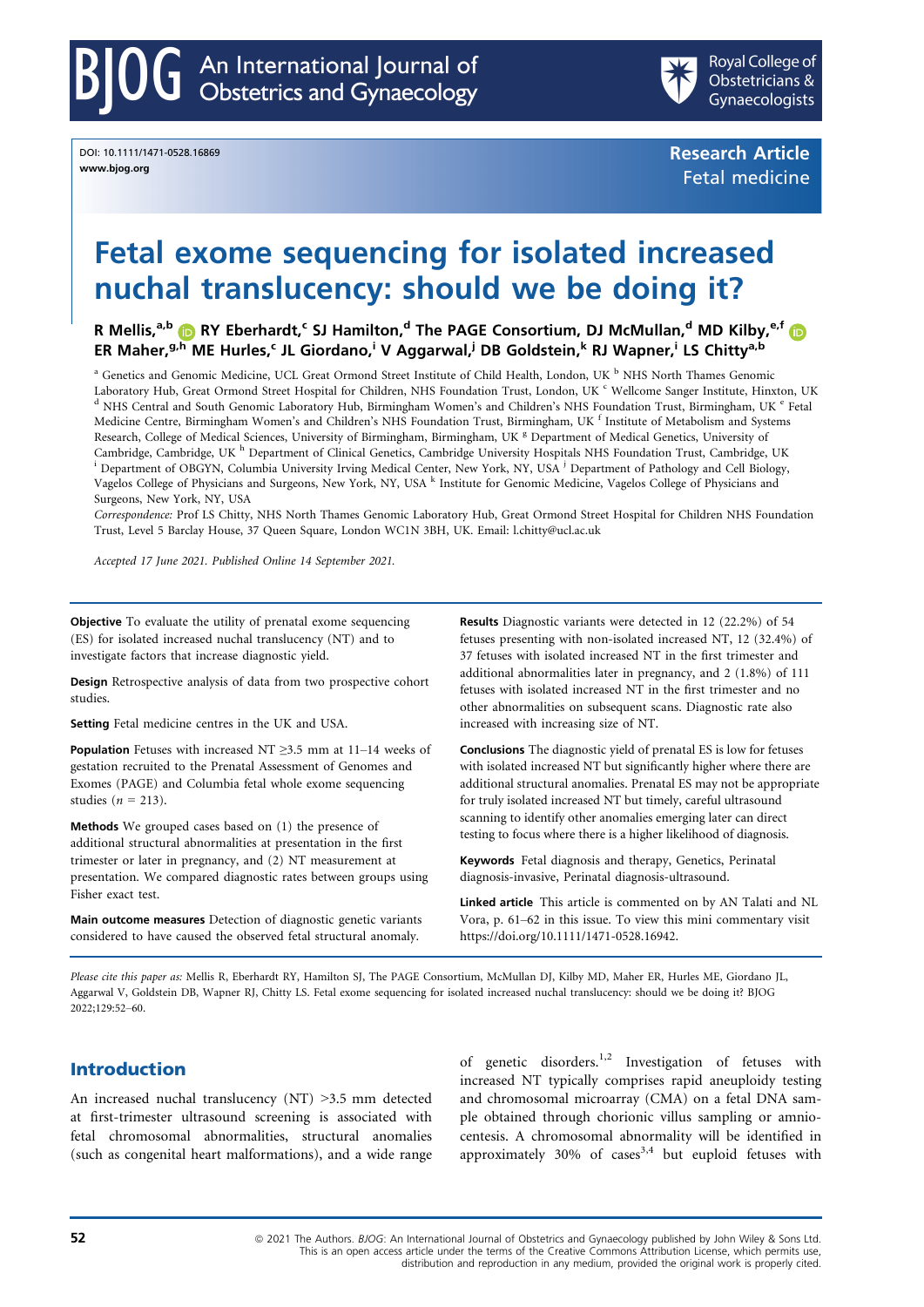increased NT remain at increased risk of adverse outcomes, proportionally related to the degree of NT enlargement.<sup>2–4</sup>

In chromosomally normal fetuses with structural anomalies, prenatal exome sequencing (ES) has been shown to increase the diagnosis of monogenic conditions, with diagnostic rates varying widely across different phenotypes.<sup>5–8</sup> Two large, prospective studies of unselected fetuses with any structural abnormality showed that ES provided additional diagnosis in 8.5% and 10.3% of cases, respectively.<sup>5,6</sup> However, in fetuses with multisystem or skeletal abnormalities the diagnostic rate was over 15% whereas in fetuses with isolated increased NT ( $\geq$ 3.5 mm) the diagnostic rates were only 3.2% and 2.9%, respectively.<sup>5,6</sup> Similar low diagnostic rates have also been reported recently for isolated increased  $NT<sub>10</sub><sup>9,10</sup>$  bringing into question the clinical utility or cost-effectiveness of prenatal ES in this situation.

With increasing availability of sequencing technology, decreasing costs and improved speed of bioinformatic analytical pipelines, rapid fetal ES for prenatal diagnosis is moving beyond the research arena and has recently been implemented in the UK National Health Service (NHS) and in many prenatal diagnosis centres across the USA and Europe. A clear evidence-base is required to enable the most efficient use of this new technology. Here we review the final, extended data sets of the UK Prenatal Assessment of Genomes and Exomes (PAGE) and USA Columbia (CUIMC) studies to identify all cases presenting with increased NT, aiming to further delineate which pregnancies benefit most from prenatal ES. We review natural histories, outcomes and diagnostic variants and explore factors influencing diagnostic yields to inform further development of guidelines for the use of prenatal ES in the presence of increased NT in clinical practice.

## **Methods**

The study cohort comprised fetuses presenting with increased NT ( $\geq$ 3.5 mm) recruited to the PAGE<sup>5</sup> and CUIMC fetal whole exome sequencing<sup>6</sup> studies. The PAGE study defined increased NT as ≥4.0 mm on first-trimester ultrasound scanning, measured according to UK NHS Fetal Anomaly Screening Programme criteria.<sup>11</sup> The CUIMC study defined increased NT as ≥3.5 mm, measured according to Nuchal Translucency Quality Review criteria.<sup>12</sup> In the PAGE study there was consecutive recruitment of the first 100 cases presenting with isolated increased NT, as recruitment of cases in any specific category was capped at 10% of the total target cohort of 1000 or ˜20% of the running total.

#### PAGE study

Here we review 876 fetuses and 1727 matched parental samples (851 fetus–parent trios and 25 fetus–parent duos), of which 610 cases (596 trios and 14 duos) have been reported.<sup>5</sup> Study methodology and eligibility criteria were as previously published<sup>5</sup> but in brief, couples undergoing invasive testing for any ultrasound identified fetal abnormality, including isolated increased NT, were consented for trio ES where fetal karyotype/CMA were normal. Whole exome sequencing was performed with analysis targeted to a virtual panel of 1628 genes associated with developmental disorders.

#### CUIMC study

CUIMC recruited a total of 494 fetuses with matched parental samples, of which 234 trios have been reported.<sup>6</sup> The study consented parents with pregnancies complicated by any fetal abnormality, including isolated increased NT, for invasive testing or collection of a cord sample after birth. Untargeted trio whole exome sequencing was performed when karyotype/CMA was non-causative of the anomaly. The bioinformatic analysis is described elsewhere.<sup>6</sup>

#### Variant interpretation

In both studies, candidate pathogenic variants were curated and discussed in consensus with relevant clinicians and scientists at a multidisciplinary clinical review panel (CRP). Only variants classified as 'pathogenic' or 'likely pathogenic' according to American College of Medical Genetics and Genomics guidelines $13$  and judged likely to cause the observed structurally abnormal phenotype in the fetus were considered as positive diagnostic results, validated using Sanger sequencing and reported to parents after delivery in the PAGE study or at the time of diagnosis in the CUIMC study.5,6

#### Procedures

Interrogation of the study databases identified all fetal cases presenting at 11–14 weeks of gestation with any of the following terms recorded: 'Increased nuchal translucency' (HP:0010880); 'Fetal cystic hygroma' (HP:0010878); 'Cystic hygroma' (HP:0000476); 'Thickened nuchal skin fold' (HP:0000474), whether in isolation or in combination with other phenotypes. For the purpose of this analysis, no distinction was made between increased NT and cystic hygroma, which can also be described as a septated increased nuchal translucency, on the basis that practitioners documenting the fetal phenotype at the time of recruitment may have used the terms interchangeably and we sought to capture all relevant cases from the study databases.

To ascertain cases with isolated increased NT at presentation, clinical information was manually reviewed, including the phenotypes (Human Phenotype Ontology terms and free text) recorded in the study databases and ultrasound scan reports at presentation. Following manual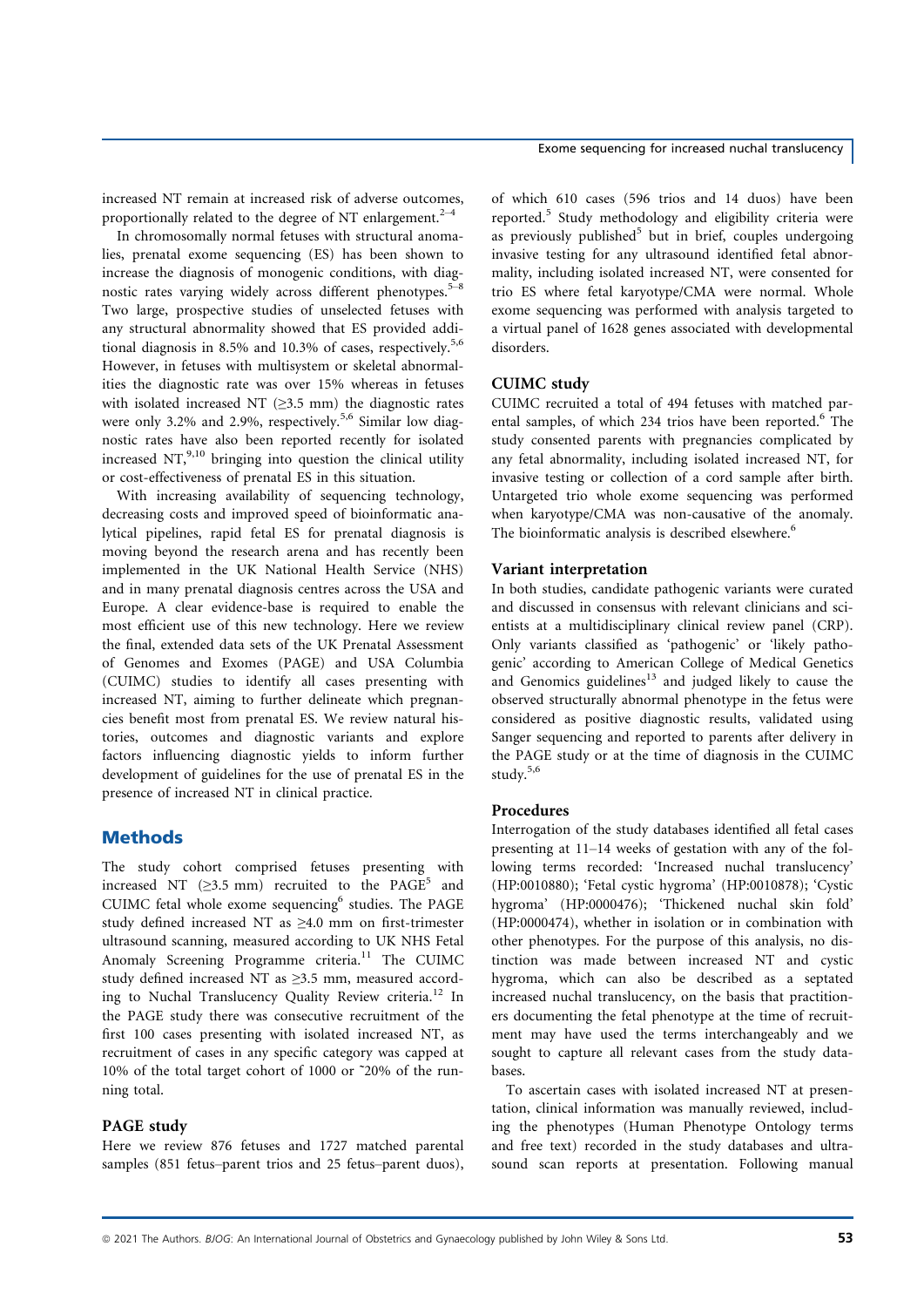review of this information, any fetus without other structural anomalies at the point of presentation (including the absence of so-called 'soft markers', such as short femurs or absent/hypoplastic nasal bone) was classified as 'initially isolated increased NT'. Of note, both cohorts included some cases previously classified and published in other phenotypic groups as those classifications were originally based upon the predominant phenotype in the pregnancy as a whole, whereas here the classifications are based specifically upon the phenotype at initial presentation at 11– 14 weeks of gestation.

For all cases with initially isolated increased NT at presentation, further ultrasound scan reports and clinical information from later in pregnancy were reviewed to ascertain whether the increased NT resolved, remained isolated, or if additional structural abnormalities were detected at a later gestation. Cases presenting with features consistent with established or evolving fetal hydrops (generalised oedema, pleural or pericardial effusions, ascites) were classed as non-isolated increased NT, as fetal hydrops is a distinct clinical entity with different prognostic implications from isolated increased NT. Pregnancy outcomes, and postnatal clinical information or postmortem findings were ascertained from participating fetal medicine units.

#### **Outcomes**

The primary outcome assessed in both this and the previously published studies<sup>5,6</sup> was the detection of diagnostic genetic variants considered to have caused the observed fetal structural anomaly. We reviewed the exome sequence variants identified in the PAGE and CUIMC studies in this increased NT cohort and calculated diagnostic rates for fetuses with: (1) non-isolated increased NT at presentation; (2) initially isolated increased NT with additional abnormalities detected later in pregnancy; and (3) isolated increased NT that remained isolated or resolved. We also calculated diagnostic rates according to the measured thickness of NT at presentation.

## Statistical analysis

The two-tailed Fisher's exact test was used to compare rates of diagnostic genetic variants between sub-groups and Bonferroni correction for multiple testing was applied.

## Patient involvement

Design and conduct of the PAGE study was informed by input from patients and the public through collaboration with the charity Antenatal Results and Choices. The CUIMC study was designed and implemented by faculties of the Department of OBGYN and the Institute for Genomic Medicine. There was no additional patient involvement for the analysis presented here.

## **Results**

In total, 213 fetuses with increased NT at 11–14 weeks of gestation were identified; 159 were classified as initially isolated, whereas 54 had additional structural abnormalities or fetal hydrops at presentation (in the first trimester). Following review and classification of candidate variants by the multidisciplinary CRPs of the studies, 28 (13.1%) of 213 cases had a diagnostic variant identified (Tables 1 and 2).

An additional eight variants (Table S1) were designated as 'potentially clinically relevant' by the PAGE study CRP, because either there was insufficient evidence to classify the variant as (likely) pathogenic and/or the prenatal phenotype was not specific enough to be unequivocally attributed to the variant. Six of these were in fetuses with additional abnormalities and two in fetuses with isolated increased NT (Table S1). Variants previously published in the PAGE and CUIMC studies<sup>5,6</sup> are indicated in Tables 1, 2 and S1.

## Fetuses with increased NT and other anomalies

Diagnostic variants were detected in 12 (22.2%) of 54 fetuses presenting with non-isolated increased NT (Table 1). Of the 155 pregnancies presenting with initially isolated increased NT and with follow up to term (Fig. 1), additional abnormalities were detected in 37 cases (23.9%) later in pregnancy with diagnostic variants detected in 12 (32.4%). Noonan syndrome accounted for 4/12 (33.3%) of the diagnoses made (Table 2). A further six fetuses had variants designated 'potentially clinically relevant', of which 2/6 (33.3%) were also in Noonan syndrome genes (Table S1).

## Fetuses with isolated increased NT

In the 111 cases where no other fetal anomalies developed, and the increased NT either resolved or was not commented on later in pregnancy, a diagnostic variant was detected in two (1.8%) (Table 2). One was a diagnosis of maternal chromosome 15 uniparental disomy, not detected on prenatal CMA, in a fetus presenting with an NT of 4.8 mm at 13 weeks of gestation who was born at term, small for gestational age but with no apparent congenital abnormalities observed on clinical examination (Table S2). The second was a fetus presenting with isolated NT of 3.5 mm and found to have a de novo frameshift variant in the gene RERE. This fetus also had no apparent congenital abnormalities at birth, but at 8 months of age had clinical features consistent with RERE-related disease, at which point the prenatally detected variant was reclassified as pathogenic by the study multidisciplinary team. Two further cases had 'potentially clinically relevant' variants (Table S1). One, with a variant in KMT2A, had a sacral dimple at birth but no other problems were noted on follow up to 2 years of age to allow a diagnosis of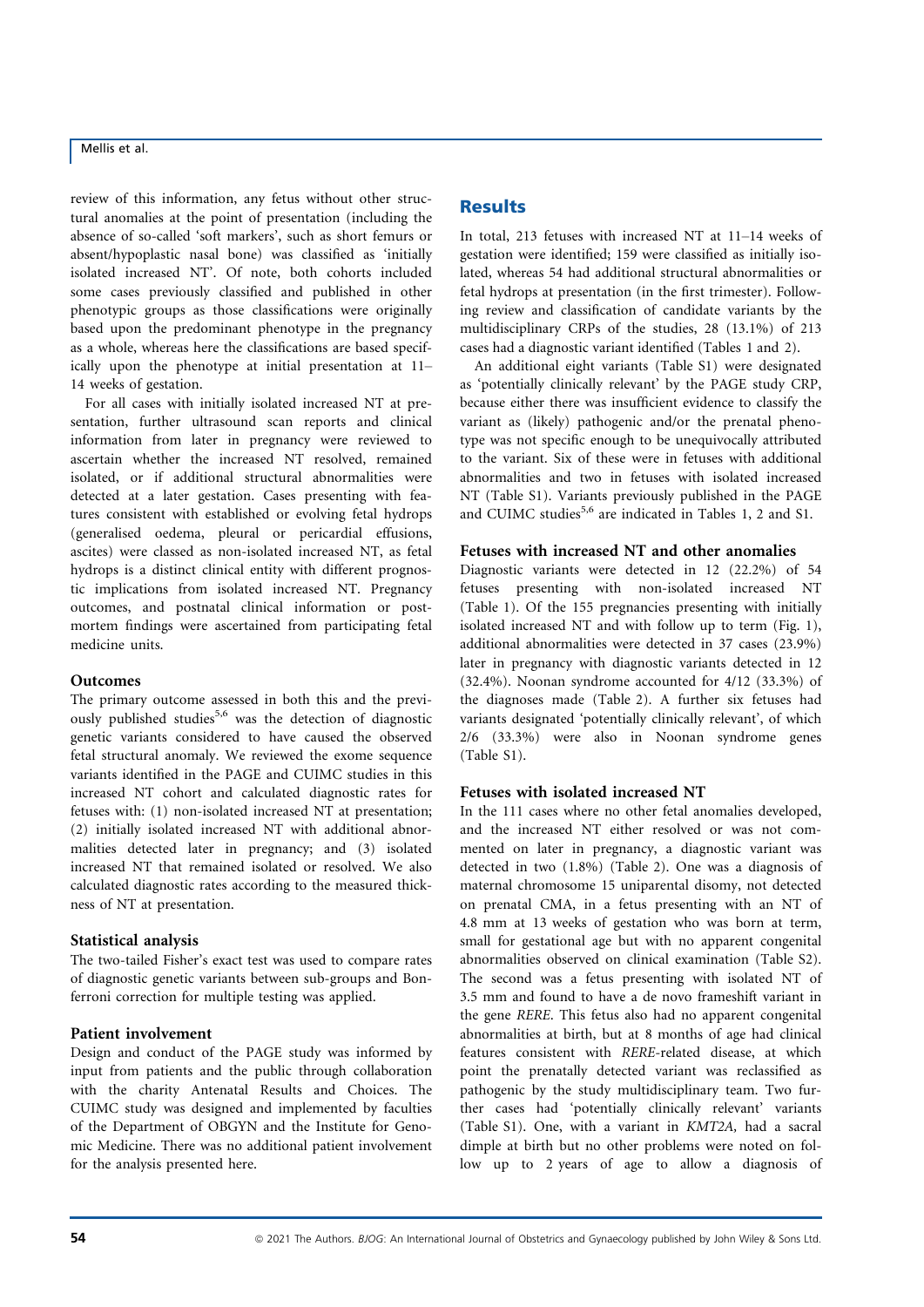#### Exome sequencing for increased nuchal translucency

| <b>Study ID</b> | <b>NT</b><br>(mm) | <b>Additional findings</b><br>at presentation                                                                                | <b>Findings at later</b><br>scans                           | Variant(s)<br>[Inheritance]                                                                                                          | <b>ACMG</b><br><b>class</b> |
|-----------------|-------------------|------------------------------------------------------------------------------------------------------------------------------|-------------------------------------------------------------|--------------------------------------------------------------------------------------------------------------------------------------|-----------------------------|
| PP0342          | 8.0               | Hydrops; dysmorphic facies; arthrogryposis                                                                                   | $N/A$ (ToP)                                                 | CHRNG c.1010 1011del<br>p.(His337Leufs*60) [Mat]**<br>CHRNG c.459dup<br>p.(Val154Serfs*24) [Pat]**                                   | P<br>P                      |
| PP3174          | 4.1               | Rhizomelia                                                                                                                   | N/A (IUD)                                                   | TRIP11 c.757C>T p.(Arg253*) [Hom]                                                                                                    | <b>LP</b>                   |
| PP1780          | 8.6               | Encephalocele; hypoplastic thorax; TR; polycystic<br>dysplastic kidneys; polydactyly; bilateral talipes;<br>short long bones | As at presentation                                          | TCTN2 c.1506-2A>G [Hom]**                                                                                                            | P                           |
| PP2567          | 9.7               | Mild ascites                                                                                                                 | CCAM right lung;<br>hydrops                                 | PTPN11 c.922A>G p.(Asn308Asp)<br>[Mat]**<br>SOS1 pathogenic variant [Pat]<br>additionally detected on a<br>postnatal RASopathy panel | P                           |
| PP2000          | 9.3               | Bilateral talipes; clenched hands                                                                                            | N/A (IUD)                                                   | RYR1 c.7826C>A p.(Ser2609*)<br>[Mat]**<br>RYR1 c.10177_10198del<br>p.(Leu3393CysfsTer25) [Pat]**                                     | <b>LP</b>                   |
| PP4147          | 5.0               | Cystic hygroma; oedema; polydactyly; bright<br>kidneys; encephalocele                                                        | $N/A$ (ToP)                                                 | TCTN3 c.628-13_643del (splice<br>variant) [Hom]                                                                                      | P                           |
| PP3324          | 6.1               | Septated cystic hygroma; hydrops                                                                                             | N/A (ToP)                                                   | BRAF c.1782T>G p.(Asp594Glu) [De<br>novo Hetl                                                                                        | <b>LP</b>                   |
| PP1843          | 11.3              | Hydrops                                                                                                                      | Horseshoe kidney;<br>Borderline VM; mid-<br>face hypoplasia | KMT2D c.6295C>T p.(Arg2099*)<br>[De novo Het]**                                                                                      | Ρ                           |
| PP3732          | 19.0              | Cystic hygroma; fixed flexed extremities; no<br>stomach or bladder seen                                                      | N/A (ToP)                                                   | RYR1 420bp deletion encompassing<br>exon 29 [Hom]                                                                                    | LP                          |
| PP3393          | 5.1               | Overriding aorta (suspected tetralogy of Fallot)                                                                             | Pericardial effusion;<br><b>VSD</b>                         | GPC3 c.677delC p.(Thr226llefs*8)<br>[Mat Hemi]                                                                                       | <b>LP</b>                   |
| PP4393          | N/S               | Cystic hygroma; hydrops; fixed flexed extremities;<br>fetal akinesia sequence                                                | N/A (ToP)                                                   | RYR1 c.8342_8343delTA<br>p.(Ile2781Argfs*49) [Pat]<br>RYR1 c.2045G>A p.(Arg682Gln)<br>[Mat]                                          | P                           |
| Fetal0183       | 3.5               | Micromelia; micrognathia; talipes; ambiguous<br>genitalia                                                                    | N/A (ToP)                                                   | COL2A1 c.1358G>T p.(Gly453Val)<br>[De novo Het]**                                                                                    | $\mathsf{P}$                |

Table 1. Diagnostic variants identified after trio ES and review by PAGE/CUIMC study CRP in fetuses initially presenting with non-isolated increased NT at 11–14 weeks of gestation

ACMG, American College of Medical Genetics and Genomics; CCAM, congenital cystic adenomatous malformation; Hemi, hemizygous; Het, heterozygous; Hom, homozygous; IUD, in utero death; LP, likely pathogenic; Mat, maternal; N/A, not applicable; N/S, not specified; P, pathogenic; Pat, paternal; ToP, termination of pregnancy; TR, tricuspid regurgitation; VM, ventriculomegaly; VSD, ventricular septal defect. \*\*Variants previously published.

Wiedemann–Steiner syndrome to be made. The second had a KMT2D variant and although there were no problems detected on clinical examination at birth, examination at 18 months revealed fetal finger pads, arched eyebrows and a sacral dimple, which allowed confirmation of a diagnosis of Kabuki syndrome.

#### Fetuses with no follow up

In seven cases, the pregnancies ended soon after the initial presentation with no further scans performed. Diagnostic variants were detected in two (28.6%) of these cases

(Table 2). Post-mortem examination confirmed findings compatible with Cornelia de Lange syndrome in the fetus with a de novo pathogenic NIPBL truncating variant. In the other, with a de novo likely pathogenic PTPN11 variant, post-mortem confirmed the presence of a cystic hygroma. Four further cases, with no diagnostic variants identified, were lost to follow up and scan reports from later in the pregnancies were not available for review. These 11 cases are excluded from further analysis of diagnostic rates.

Sub-analysis according to the presence of additional structural abnormalities compared with pregnancies with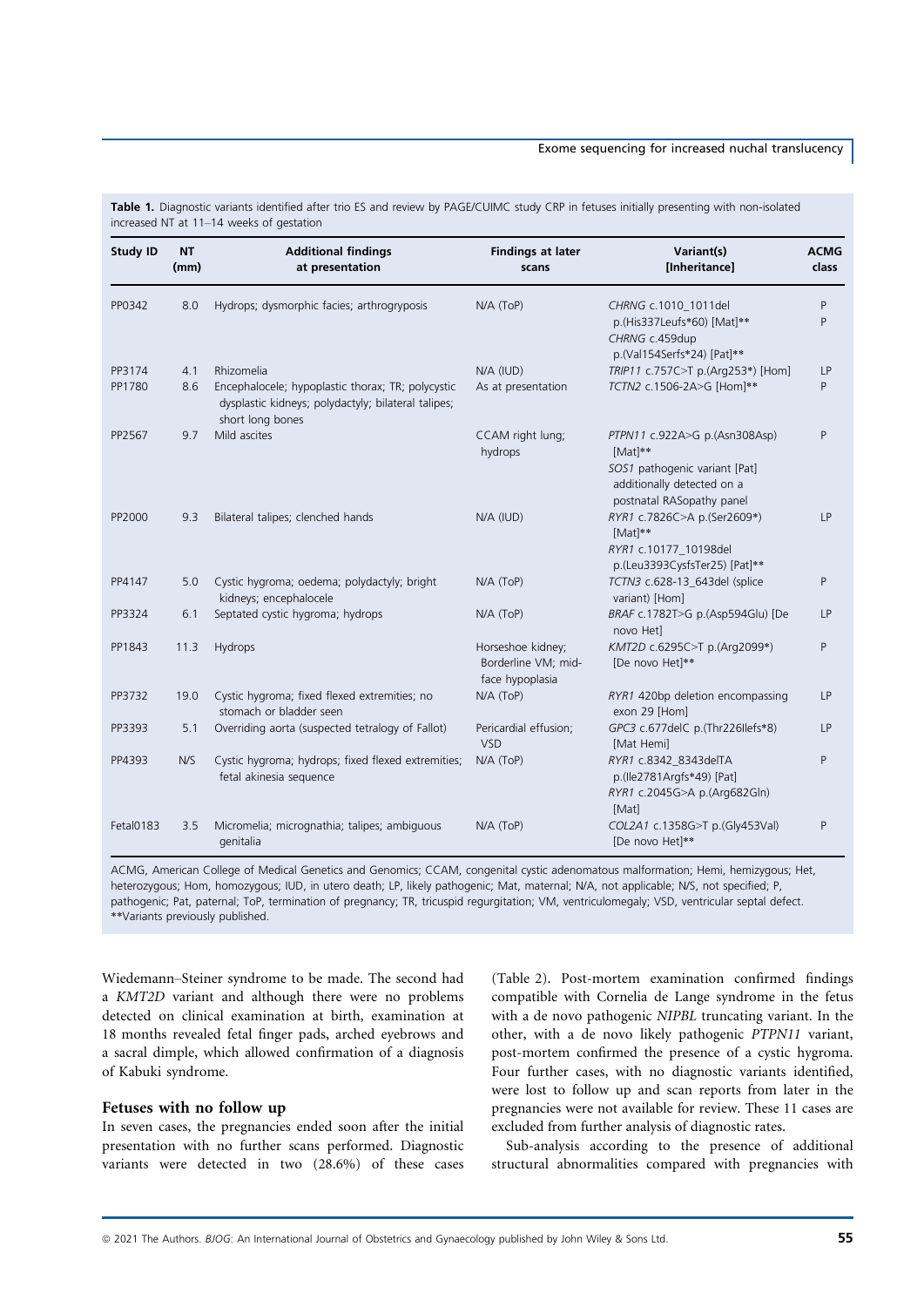Table 2. Diagnostic variants identified after trio ES and review in fetuses presenting with initially isolated increased NT at 11-14 weeks of gestation

| <b>Study ID</b> | ΝT<br>(mm) | <b>Additional findings</b><br>at presentation | <b>Findings at later scans</b>                                                                           | Variant(s)                                                               | <b>ACMG</b><br>class |
|-----------------|------------|-----------------------------------------------|----------------------------------------------------------------------------------------------------------|--------------------------------------------------------------------------|----------------------|
|                 |            |                                               | Fetuses with initially isolated increased NT, then other anomalies detected later                        |                                                                          |                      |
| PP2904          | 9.5        | None                                          | Hydrops; ASD                                                                                             | EPHB4 c.759dupC<br>p.(Ser254Glnfs*10) [De novo<br>Het <sup>1**</sup>     | LP                   |
| PP1726          | 8.0        | None                                          | Narrowing of aorta, suspected coarctation                                                                | TAB2 c.1311_1312delTC<br>p.(Pro438Glnfs*2) [De novo<br>Het <sup>**</sup> | LP                   |
| PP0503          | 4.5        | None                                          | AVSD                                                                                                     | PTPN11 c.922A>G p.(Asn308Asp)<br>[Mat]**                                 | P                    |
| PP0692          | 6.0        | None                                          | Short limbs, polyhydramnios                                                                              | RAF1 c.786T>G p.(Asn262Lys) [De<br>novo Het]                             | <b>LP</b>            |
| PP1864          | 7.4        | None                                          | Hypoplastic left heart syndrome with DORV,<br>TGA, PA                                                    | KMT2D c.673+1G>A [De novo<br>Het <sup>**</sup>                           | LP                   |
| PP2033          | 6.5        | None                                          | Hypoplastic left heart syndrome with DORV                                                                | CHD7 c.656dupG<br>p.(Leu220Profs*67) [De novo<br>Het <sup>**</sup>       | LP                   |
| PP1462          | 8.9        | None                                          | Short femurs; cystic dilatation of lymphatics from<br>neck to upper chest; bilateral RPD                 | BRAF c.770A>G p.(Gln257Arg) [De<br>novo Het <sup>**</sup>                | P                    |
| PP1807          | 4.7        | None                                          | Hypoplastic right heart; VSD                                                                             | MID1 c.1102C>T p.(Arg368*) [De<br>novo Hemi]**                           | P                    |
| Fetal0116       | N/S        | None                                          | Hydrocephalus; hyperflexed feet                                                                          | FLVCR2 c.1509+1G>A (splice                                               | LP                   |
|                 |            |                                               | NB: Couple had previous pregnancies similarly<br>affected                                                | variant) [Mat]**<br>FLVCR2 c.1001dupT<br>p.(Met334llefs*37) [Pat]**      | LP                   |
| Fetal0222       | 5.2        | None                                          | Pleural effusion; ascites                                                                                | SOS1 c.1132A>G p.(Thr378Ala)<br>[Pat]**                                  | P                    |
| Fetal0307       | 4.7        | None                                          | Shones complex                                                                                           | NR2F2 c.1091delT<br>p.(Leu364Cysfs*15) [De novo Het]                     | P                    |
| Fetal0385       | 4.7        | None                                          | Short long bones; flattened facies; short nasal<br>bone; ambiguous genitalia                             | FGD1 c.2026_2028delGAG<br>p.(Glu676del) [Mat Hemi]                       | LP                   |
|                 |            |                                               | Fetuses with initially isolated increased NT which remained isolated or resolved later in pregnancy      |                                                                          |                      |
| PP0602          | 4.8        | None                                          | None                                                                                                     | Chr15 UPD [Mat]**                                                        | N/A                  |
| Fetal0045       | 3.5        | None                                          | None                                                                                                     | RERE c.248dupA p.(Ser84Valfs*4)<br>[De novo Het]**                       | LP                   |
|                 |            |                                               | Fetuses presenting with initially isolated increased NT where later pregnancy follow up was not possible |                                                                          |                      |
| PP3321          | 9.9        | None                                          | $N/A$ (ToP)                                                                                              | PTPN11 c.214G>A p.(Ala72Thr) [De<br>novo Het]                            | <b>LP</b>            |
| PP2039          | 6.2        | None                                          | N/A (IUD)                                                                                                | NIPBL c.1435C>T p.(Arg479*) [De<br>novo Het <sup>**</sup>                | P                    |

ACMG, American College of Medical Genetics and Genomics; ASD, atrial septal defect; AVSD, atrioventricular septal defect; DORV, double outlet right ventricle; Hemi, hemizygous; Het, heterozygous; IUD, in utero death; LP, likely pathogenic; Mat, maternal; N/A, not applicable; N/S, not specified; P, pathogenic; PA, pulmonary atresia; Pat, paternal; RPD, renal pelvis dilatation; TGA, transposition of great arteries; ToP, termination of pregnancy; UPD, uniparental disomy; VSD, ventricular septal defect.

\*\*Variants previously published.

'truly' isolated increased NT showed a significant increase in the diagnostic rate both where additional abnormalities were seen at presentation (1.8% versus 22.2%  $P < 0.001$ ), and where additional abnormalities developed later (1.8% versus 32.4%  $P < 0.001$ ). There was no statistically significant difference in the frequency of diagnostic variants between fetuses with additional abnormalities at presentation and those developing additional abnormalities at a later gestation (22.2% versus 32.4%  $P = 0.336$ ).

Review of sequencing results in relation to the size of isolated increased NT at presentation (Table 3) showed that diagnostic rate increased with increasing size of NT,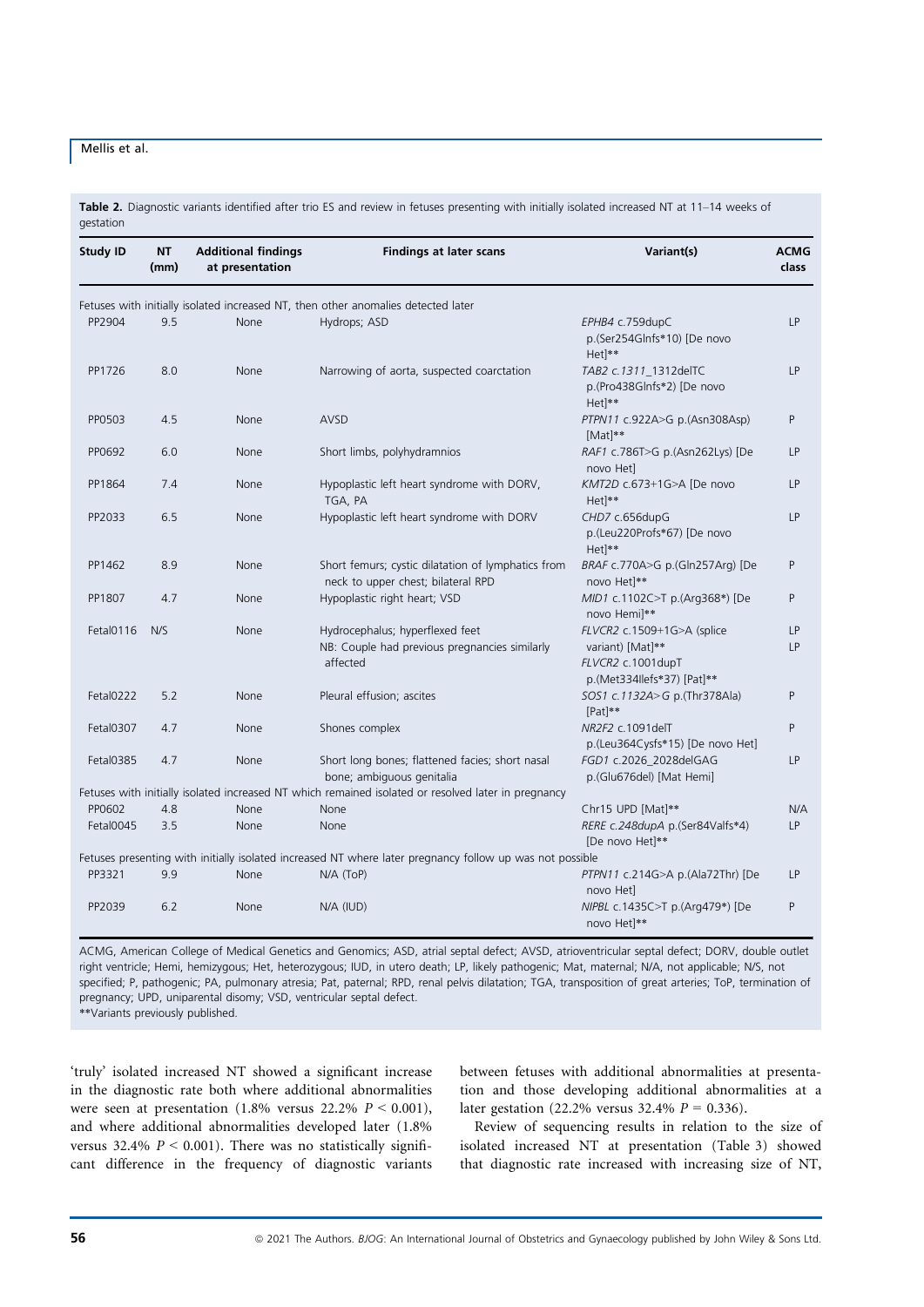

Figure 1. Natural history of pregnancies presenting with increased NT below 14 weeks of gestation.

from 1.6% (1/63 cases) where NT was between 3.5 and 4.4 mm, to 28.6% (4/14 cases) where NT was >7.5 mm  $(P < 0.05)$ .

## **Discussion**

#### Main findings

In this cohort of pregnancies enrolled in the first trimester with an increased NT of at least 3.5 mm, we observed a relatively low rate of diagnostic variants (1.8%) from prenatal ES for isolated increased NTs that remained isolated throughout the pregnancy. However, there was an increased diagnostic rate where fetuses had additional structural anomalies or hydrops, either at presentation (22.2%) or developing later in pregnancy (32.4%) We also observed significantly higher diagnostic rates where the size of the isolated increased NT was larger at presentation.

It is of note that in the studies we describe there were some likely pathogenic/pathogenic variants that did not explain the fetal phenotype. In line with the study protocols, these variants were not initially reported to the

Table 3. Number of diagnostic variants identified by trio ES in relation to size of isolated NT at presentation

| NT (mm)       | <b>Number of cases</b> | <b>Diagnostic variants</b><br>detected (%) |
|---------------|------------------------|--------------------------------------------|
| $3.5 - 4.4$   | 63                     | 1(1.6)                                     |
| $4.5 - 5.4$   | 42                     | 6(14.2)                                    |
| $5.5 - 6.4$   | 22                     | 2(9.1)                                     |
| $6.5 - 7.4$   | 11                     | 2(18.2)                                    |
| >7.5          | 14                     | 4(28.6)                                    |
| Not specified | 7                      | 1(14.3)                                    |
| Total         | 159                    | 16(10.1)                                   |

parents. However, postnatal follow up in two cases, a fetus with an RERE variant and one with a KMT2D variant, revealed an evolving phenotype compatible with these variants and results were reported to parents. These cases highlight one of the limitations of fetal phenotyping, and how with prenatal sequencing we are expanding our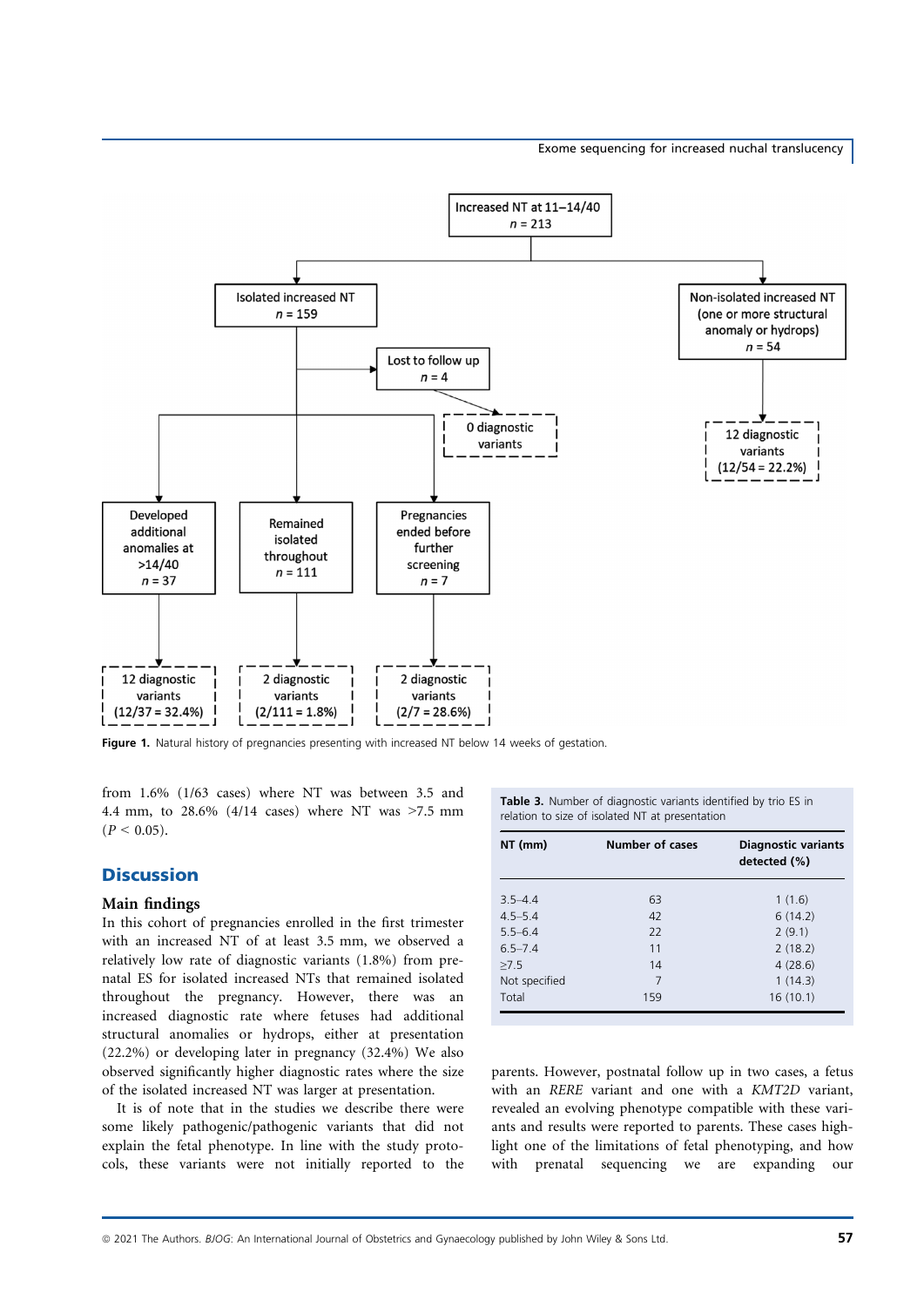understanding of fetal phenotype–genotype relationships previously only recognised postnatally. Documenting this growing knowledge is essential for accurate prenatal interpretation and complete reproductive genetic counselling in future cases.

It is also notable that this cohort includes three diagnoses of Noonan syndrome where causative variants were inherited from undiagnosed affected parents (PP2567, PP0503, fetal0222). In two cases there was a history of previous pregnancy loss with relevant phenotypes (large cystic hygroma and fetal hydrops, respectively), and in two cases the affected parent had unrecognised clinical features of Noonan syndrome. These cases highlight the need for careful review of family and past obstetric history, as well as careful, expert parental examination when considering the underlying aetiology of increased NT to guide molecular testing, particularly where genes exhibit variable penetrance or expression.

#### Strengths and limitations

A strength of this study is its relatively large sample size, drawn from the two largest published prenatal ES cohorts to date. Further, the prospectively collected, unselected nature of the cohort, and the detailed approach to examining the natural histories of the pregnancies presenting with isolated increased NT, make this study relevant to clinical practice where rapid ES may be considered in an ongoing pregnancy.

Despite the large size of the PAGE and CUIMC studies, the number of fetuses recruited with (apparently) isolated increased NT is not as high as might be expected because the PAGE study 'capped' recruitment of fetuses in any one category at  $\degree$ 20% of the ongoing total.<sup>5</sup> Ultimately, it will be beneficial to study much larger cohorts to inform counselling and guide the future use of ES for this group.

Furthermore, varied interpretations of 'isolated' increased NT (e.g. isolated at presentation versus isolated throughout the entire pregnancy, and whether or not 'soft markers' of genetic abnormality are classed as additional abnormalities) limit comparison of results between studies. A further limitation of prenatal ES for the investigation of isolated increased NT is the difficulty in interpreting genetic variants in the absence of specific fetal phenotypes, exacerbated by a dearth of publically available data regarding the complete spectrum of Mendelian disease in the fetal period.

#### Interpretation

Other recent small studies of prenatal trio ES have also observed relatively low diagnostic rates of 0–3% for isolated increased  $NT<sub>1</sub><sup>9,10</sup>$  particularly when specifically reporting cases without structural abnormalities developing later in pregnancy.<sup>14</sup> These low numbers of molecular diagnoses from prenatal ES are consistent with an existing body of evidence indicating that once chromosomal abnormalities are excluded, if detailed follow-up scanning demonstrates

resolution of the increased NT and the absence of any major abnormalities, then the chance of delivering a healthy infant with no major abnormalities is  $>95\%$ .<sup>1-3</sup> Our observation that diagnoses from prenatal ES increased with enlarging size of NT at presentation is also in keeping with the known association between significant underlying pathogenicity and increasing NT thickness.<sup>1</sup>

In contrast to our findings, a recent smaller retrospectively collected cohort study reported by Choy et al. using prenatal whole genome sequencing reports a diagnostic yield of 17.2% (5/29 cases) among fetuses with isolated increased NT and normal CMA, and found no significant difference between isolated and non-isolated increased NT groups.15 The pathogenic variants reported comprised one case of mosaic Turner syndrome (45,X) not detected on CMA, and four variants in the genes ARMC4, ANKRD11, GATA4 and NSD1, all of which would have been amenable to detection by whole exome sequencing in the PAGE and CUIMC studies. Differences in the approach to reporting variants may contribute to the difference in diagnostic rates between this and our studies. In the study by Choy et al., findings were not reported back to families, whereas diagnostic findings from the PAGE and CUIMC studies were confirmed in a clinical laboratory and reported to families after the end of the pregnancy.<sup>15</sup> The CRPs of these studies took a stringent approach to reporting only variants classified (likely) pathogenic and considered causative of the fetal phenotype. With a non-specific fetal phenotype such as isolated increased NT, it may be challenging to make a definitive genotype–phenotype correlation as well as there being some subjectivity in reporting decisions. This is especially true for novel variants as reported by Choy et al.<sup>15</sup> This highlights an important point about the need for clear (international) consensus guidelines for reporting variants detected by prenatal ES or whole-genome sequencing in clinical practice, where results will be largely returned during an ongoing pregnancy and will have implications for counselling and management in that pregnancy.

## Conclusion

These findings have clinical implications for offering prenatal ES in obstetric practice, where testing should aim to maximise benefit to patients without unduly increasing parental anxiety, and are particularly pertinent in view of the recent introduction of rapid fetal exome sequencing in the English NHS.<sup>16</sup> Trio ES currently remains relatively costly and time consuming and this inevitably plays a role in determining how prenatal ES can be offered. In England, for example, limited numbers of prenatal ES are funded, so cases must fulfil specific eligibility criteria<sup>16</sup> such that only those with a higher likelihood of a monogenic disorder are tested. Criteria for offering prenatal ES will vary across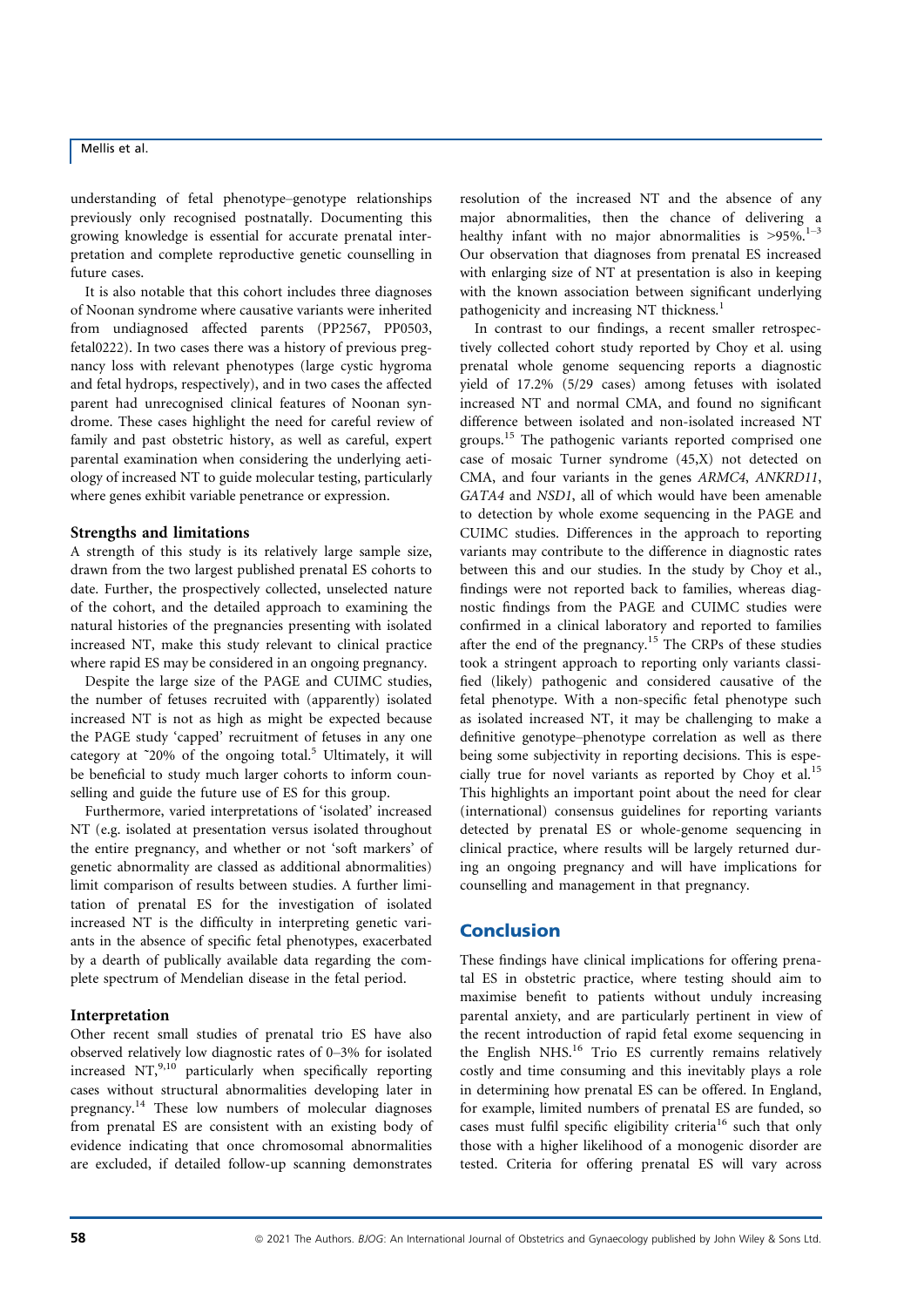different healthcare systems but all guidelines must take into account both clinical utility and cost-effectiveness to direct finite resources appropriately. Until the costs of trio ES fall and testing capacity expands, it is unlikely in a publicly funded healthcare setting that all pregnancies with an increased NT can be offered ES. As diagnostic yield for completely isolated increased NT is low, a suggested strategy is to offer prenatal ES for increased NT only when additional fetal structural abnormalities are present and then offer early detailed scanning to detect emerging anomalies for those with apparently isolated increased NT. Such an approach would integrate well into existing care pathways as many providers already have established protocols for following up isolated increased NT detected at first-trimester scanning with detailed anomaly scanning and/or fetal echocardiography at 16–18 weeks of gestation. Detecting additional abnormalities before the routine second-trimester anomaly scan could facilitate completion of ES in a timely fashion. As many of these pregnancies with an increased NT in the first trimester will have undergone chorionic villus sampling for detection of aneuploidy and copy number variations, DNA can be saved at the time of the initial diagnostic testing, which can subsequently be used for ES if second-trimester ultrasound reveals an emerging phenotype.

In our combined cohort (from two countries), such a strategy would have avoided 116 negative ESs but missed two diagnoses – chromosome 15 uniparental disomy (maternal) in a fetus with isolated increased NT of 4.8 mm at 13 weeks of gestation and normal scans thereafter, and a RERE-related developmental disorder in a fetus with isolated increased NT of 3.5 mm and normal scans thereafter. A further consideration is whether this stepwise strategy would be acceptable to patients, given that detection of increased NT in the first trimester induces anxiety and any wait for further investigations may be stressful. Detailed investigation of this question is beyond the scope of the current study but further research to explore patient perspectives is underway.<sup>17</sup>

As reported by others, $<sup>1</sup>$  the risk of underlying pathology</sup> increases with increasing NT size. In our cohort, 4/14 (28.6%) of cases with an isolated NT  $\geq$ 7.5 mm in the first trimester had a diagnostic pathogenic variant. The numbers are small and further study is required, but a policy of offering ES for isolated NT of this size may be worth considering.

Where panel testing for RASopathies is available prenatally, this could provide an alternative option for investigating very large isolated increased NT.18 The case of Kabuki syndrome described above (PP0722), together with other published evidence,6,7,15 demonstrates that Kabuki syndrome can present prenatally with increased NT, so limited analysis for this condition as well as Noonan spectrum

disease may be worthy of consideration in the future where significant and persistent isolated increased NT is identified. A potential alternative strategy here to limit costs may be to sequence the fetus alone and investigate parents only where a relevant variant is found in the fetus. Should a limited panel approach be offered, clinicians must provide clear counselling to parents regarding the benefits and limitations of analysing only a small gene set.

Our findings further highlight the significant challenges of variant interpretation in the prenatal setting when the fetal phenotype is incomplete or non-specific. In the PAGE study results were analysed and returned after the end of the pregnancy but in clinical practice, where ES results will be returned rapidly in an ongoing pregnancy we need guidelines on reporting when the prenatal phenotype is incomplete and the phenotype–genotype correlation is uncertain. As experience with prenatal ES increases and the variations in prenatal phenotypes are further recognised, interpretation and reporting will become clearer.

## Disclosure of interests

RYE, DJM, MDK, ERM, MEH and LSC report grants from the Health Innovation Challenge Fund during the conduct of the PAGE study. DJM reports support from Congenica to attend educational symposia. MDK reports royalties or licenses from textbooks in fetal medicine, support from Illumina to attend a meeting on genomics in fetal medicine, and unpaid leadership roles on RCOG committees relating to genomics, all outside the submitted work. MEH reports patents, shares and personal fees from Congenica, outside the submitted work. LSC reports an unpaid leadership role as president of the ISPD (International Society for Prenatal Diagnosis). DBG reports consulting fees from AstraZeneca, Gossamer Bio, Gilead Sciences and GoldFinch Bio, and holds equity in Q State Biosciences, Praxis Therapeutics and Apostle Inc., all outside the submitted work. All other authors declare no competing interests. Completed disclosure of interests forms are available to view online as supporting information.

#### Contribution to authorship

LSC contributed to the conception and design of this work, interpretation of data and drafting of the manuscript. RM contributed to study design, acquisition, analysis and interpretation of data and drafting the manuscript. JLG contributed to acquisition and interpretation of data and drafting the manuscript. RYE, SJH, DJM, MDK, ERM, MEH, VA, DBG and RJW contributed to acquisition and interpretation of data and revising of the manuscript. All authors approved the final version of this manuscript as submitted, and all authors agree to be accountable for all aspects of the work in ensuring that questions related to its accuracy or integrity are appropriately resolved.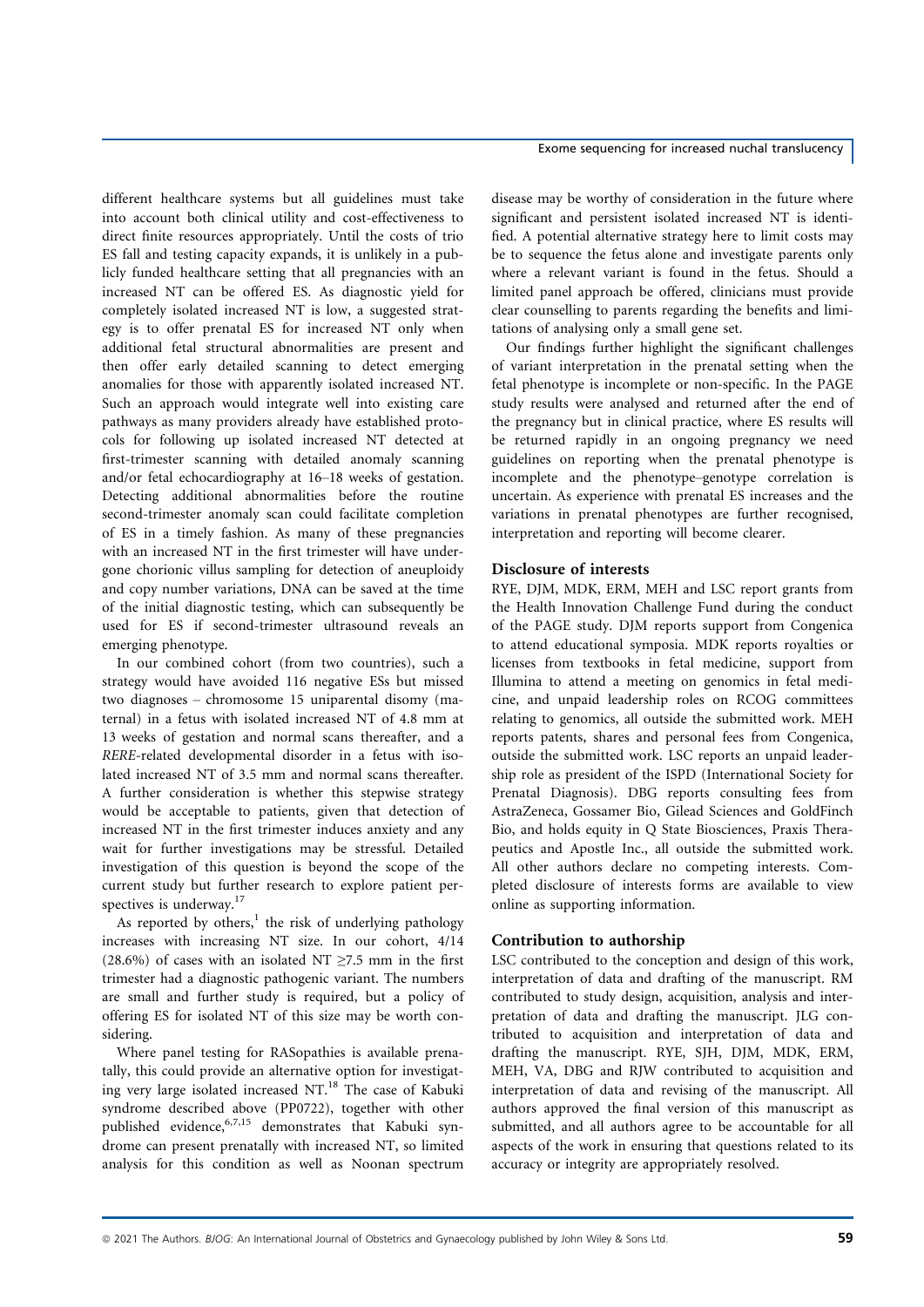#### Details of ethics approval

The PAGE study received the ethical approval of research ethics committees at South Birmingham (approved 2 June 2014, REC reference number 14/WM/0150) and Harrow (approved 24 June 2014, REC reference number 01/0095) in the UK. The CUIMC study received the ethical approval of the institutional review board of Columbia University College of Physicians and Surgeons, New York, NY, USA (approved 23 February 2015, protocol #AAAO8009). For this analysis all clinical information was accessed in pseudo-anonymised format, with participants' written informed consent.

#### Funding

The PAGE study was funded by the Health Innovation Challenge Fund (HICF) from the UK Department of Health and Wellcome Trust (no. HICF-R7-396). Additionally, RM is wholly funded and LSC is partially funded by the National Institute for Health Research (NIHR) Biomedical Research Centre at Great Ormond Street Hospital. LSC and ERM acknowledge support from the NIHR (Senior Investigator Award) and ERM acknowledges support from the NIHR Cambridge Biomedical Research Centre. The University of Cambridge has received salary support with regard to ERM from the UK NHS in the East of England through the Clinical Academic Reserve. The views expressed are those of the authors and not necessarily those of the NIHR, NHS or Department of Health. The CUIMC study was funded internally by the Department of OBGYN and the Institute for Genomic Medicine. Externalfunders of these studies had no role in study design, data collection, data analysis,data interpretation, or writing of the report.

## Acknowledgements

We thank the families who participated in the PAGE and CUIMC studies and the many research nurses and midwives and medical staff from UK fetal medicine units who contributed to recruitment and collection of clinical information for the PAGE study.

#### Data Availability Statement

All genomic data from exome and genome sequencing (BAM files and VCF files) and clinical data files will be available through the European Genome-phenome Archive (EGA) hosted by the European Bioinformatics Institute (EBI) at<https://www.ebi.ac.uk/ega/>.

## Supporting Information

Additional supporting information may be found online in the Supporting Information section at the end of the article.

Table S1. Details of cases with non-diagnostic but potentially clinically relevant variants, as judged by the PAGE study clinical review panel either due to variant of uncertain significance classification or uncertain contribution to phenotype.

Table S2. Postnatal outcomes for all fetuses initially presenting with increased NT at 11–14 weeks of gestation.  $\blacksquare$ 

## **References**

- 1 Souka AP, von Kaisenberg CS, Hyett JA, Sonek JD, Nicolaides KH. Increased nuchal translucency with normal karyotype. Am J Obstet Gynecol 2005;192:1005–21.
- 2 Bilardo CM, Timmerman E, Pajkrt E, van Maarle M. Increased nuchal translucency in euploid fetuses-what should we be telling the parents? Prenat Diagn 2010;30:93–102.
- 3 Bilardo CM, Müller MA, Pajkrt E, Clur SA, van Zalen MM, Bijlsma EK. Increased nuchal translucency thickness and normal karyotype: time for parental reassurance. Ultrasound Obstet Gynecol 2007;30:11–8.
- 4 Bardi F, Bosschieter P, Verheij J, Go A, Haak M, Bekker M, et al. Is there still a role for nuchal translucency measurement in the changing paradigm of first trimester screening? Prenat Diagn 2019;40 (2):197–205. pd.5590.
- 5 Lord J, McMullan DJ, Eberhardt RY, Rinck G, Hamilton SJ, Quinlan-Jones E, et al. Prenatal exome sequencing analysis in fetal structural anomalies detected by ultrasonography (PAGE): a cohort study. Lancet 2019;393:747–57.
- 6 Petrovski S, Aggarwal V, Giordano JL, Stosic M, Wou K, Bier L, et al. Whole-exome sequencing in the evaluation of fetal structural anomalies: a prospective cohort study. Lancet 2019;393:758–67.
- 7 Normand EA, Braxton A, Nassef S, Ward PA, Vetrini F, He W, et al. Clinical exome sequencing for fetuses with ultrasound abnormalities and a suspected Mendelian disorder. Genome Med 2018;10:74.
- 8 Best S, Wou K, Vora N, Van der Veyver IB, Wapner R, Chitty LS. Promises, pitfalls and practicalities of prenatal whole exome sequencing. Prenat Diagn 2017;38 (1):10-9.
- 9 Daum H, Meiner V, Elpeleg O, Harel T, Bar-Or L, Eilat A, et al. Fetal exome sequencing: yield and limitations in a tertiary referral center. Ultrasound Obstet Gynecol 2019;53:80–6.
- 10 Chen M, Chen J, Wang C, Chen F, Xie Y, Li Y, et al. Clinical application of medical exome sequencing for prenatal diagnosis of fetal structural anomalies. Eur J Obstet Gynecol Reprod Biol 2020;251:119–24.
- 11 Public Health England Fetal Anomaly Screening: Ultrasound Practitioners Handbook [Internet]. London, UK; 2015 [\[https://www.](https://www.gov.uk/government/publications/fetal-anomaly-screening-ultrasound-practitioners-handbook) [gov.uk/government/publications/fetal-anomaly-screening-ultrasound](https://www.gov.uk/government/publications/fetal-anomaly-screening-ultrasound-practitioners-handbook)[practitioners-handbook\]](https://www.gov.uk/government/publications/fetal-anomaly-screening-ultrasound-practitioners-handbook). Accessed 12 April 2021.
- 12 Perinatal Quality Foundation . Nuchal Translucency Quality Review Program [Internet]. Oklahoma City, OK, USA; 2021[\[https://www.](https://www.ntqr.org/) [ntqr.org/\]](https://www.ntqr.org/). Accessed 12 April 2021.
- 13 Richards S, Aziz N, Bale S, Bick D, Das S, Gastier-Foster J, et al. Standards and quidelines for the interpretation of sequence variants: a joint consensus recommendation of the American College of Medical Genetics and Genomics and the Association for Molecular Pathology. Genet Med 2015;17:405–23.
- 14 Yang X, Huang L, Pan M, Xu L, Zhen L, Han J, et al. Exome sequencing improves genetic diagnosis of fetal increased nuchal translucency. Prenat Diagn 2020;40:pd.5789.
- 15 Choy KW, Wang H, Shi M, Chen J, Yang Z, Zhang R, et al. Prenatal diagnosis of fetuses with increased nuchal translucency by genome sequencing analysis. Front Genet 2019;16:10.